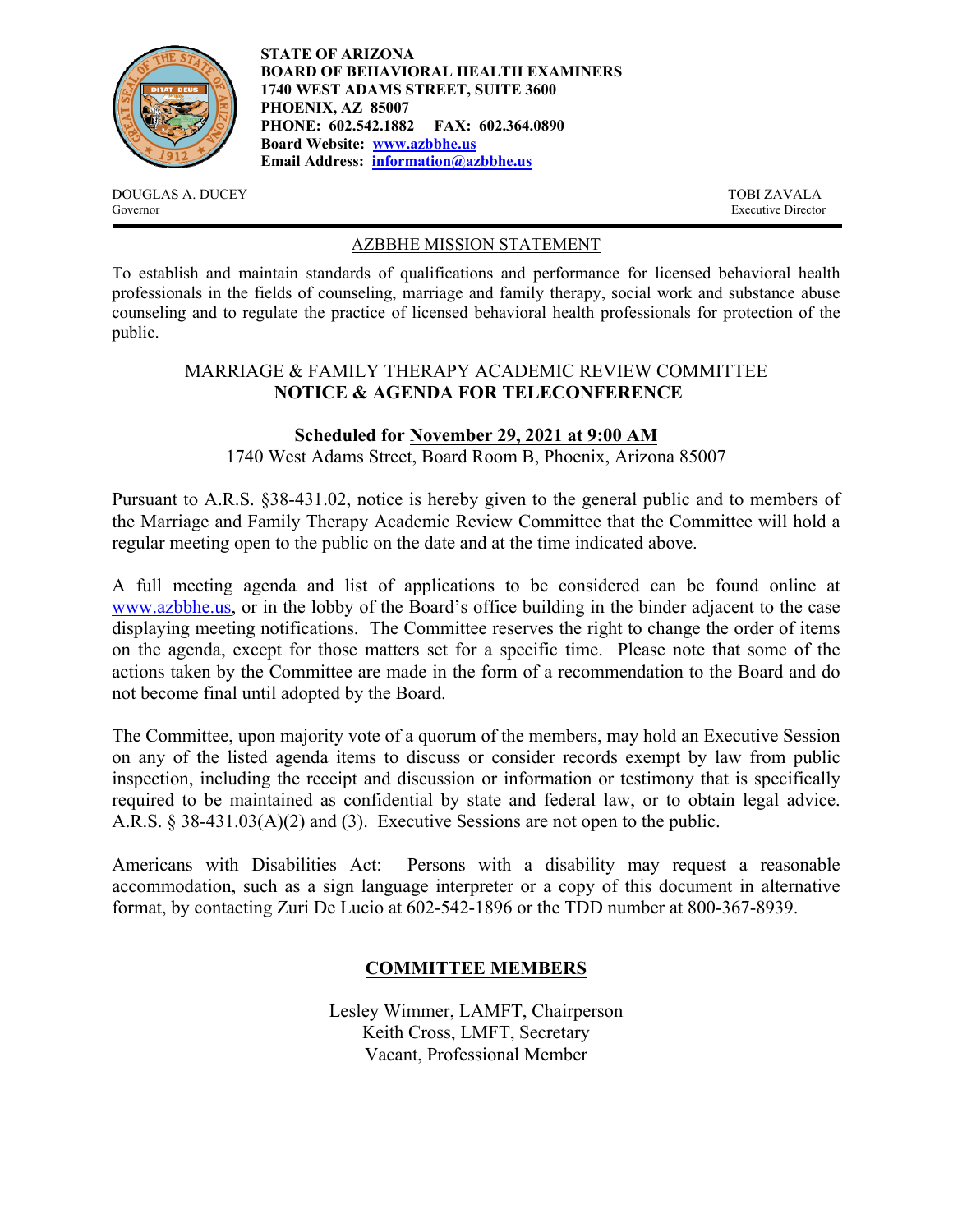The agenda for the meeting is as follows:

## **1. Call to order**

**2. Roll call** (staff)

## **3. Minutes: Review, consideration and action.**

*A. September 24, 2021, teleconference meeting minutes* 

## **4. Report from the Chair**

The Committee may go into executive session to discuss confidential records pursuant to A.R.S. §38-  $431.03(A)(2)$  or to obtain legal advice pursuant to A.R.S. §38-431.03(A)(3).

 *None* 

### **5. Report from the Executive Director and/or staff**

The Committee may go into executive session to discuss confidential records pursuant to A.R.S. §38-  $431.03(A)(2)$  or to obtain legal advice pursuant to A.R.S.  $838-431.03(A)(3)$ .

- *A. General agency operations*
- *B. Discussion regarding the all licensee letter dated 09/24/21*

### **6. Assistant Attorney General's Report**

The Board may go into executive session to discuss confidential records pursuant to A.R.S. § 38-  $431.03(A)(2)$  or to obtain legal advice pursuant to A.R.S. §38-431.03(A)(3).

 *None* 

### **7. Supervisor exemption request: review, consideration and action**

*None* 

## **8. Consent agenda: review, consideration and action regarding 60-day extension request for deficiencies and 90-day extension for examination**

- *A. Arijeta Ahmeti, LCSW Applicant (60-day deficiency extension)*
- *B. Amanda Roy, LASAC Applicant (60-day deficiency extension)*
- **9. Exam accommodation and/or 90-day waiver request: review, consideration and action**

*None* 

### **10. Applications for licensure: review, consideration and action**

The Committee may go into executive session to discuss records exempt from public inspection pursuant to A.R.S.  $§38-431.03(A)(2)$  or to obtain legal advice pursuant to A.R.S.  $§38-431.03(A)(3)$ .

- A. Review, consideration, and possible action regarding applications for licensure  *Names are posted for review in the building lobby of the 1st floor of 1740 West Adams Street, Phoenix, AZ at least twenty-four (24) hours in advance of the meeting.*
- B. Appeals
	- *1. Laura Lopez, LSAT Applicant*
	- *2. Sharla Best, LAMFT Applicant*
	- *3. Alejandra Stong, LAMFT Applicant*